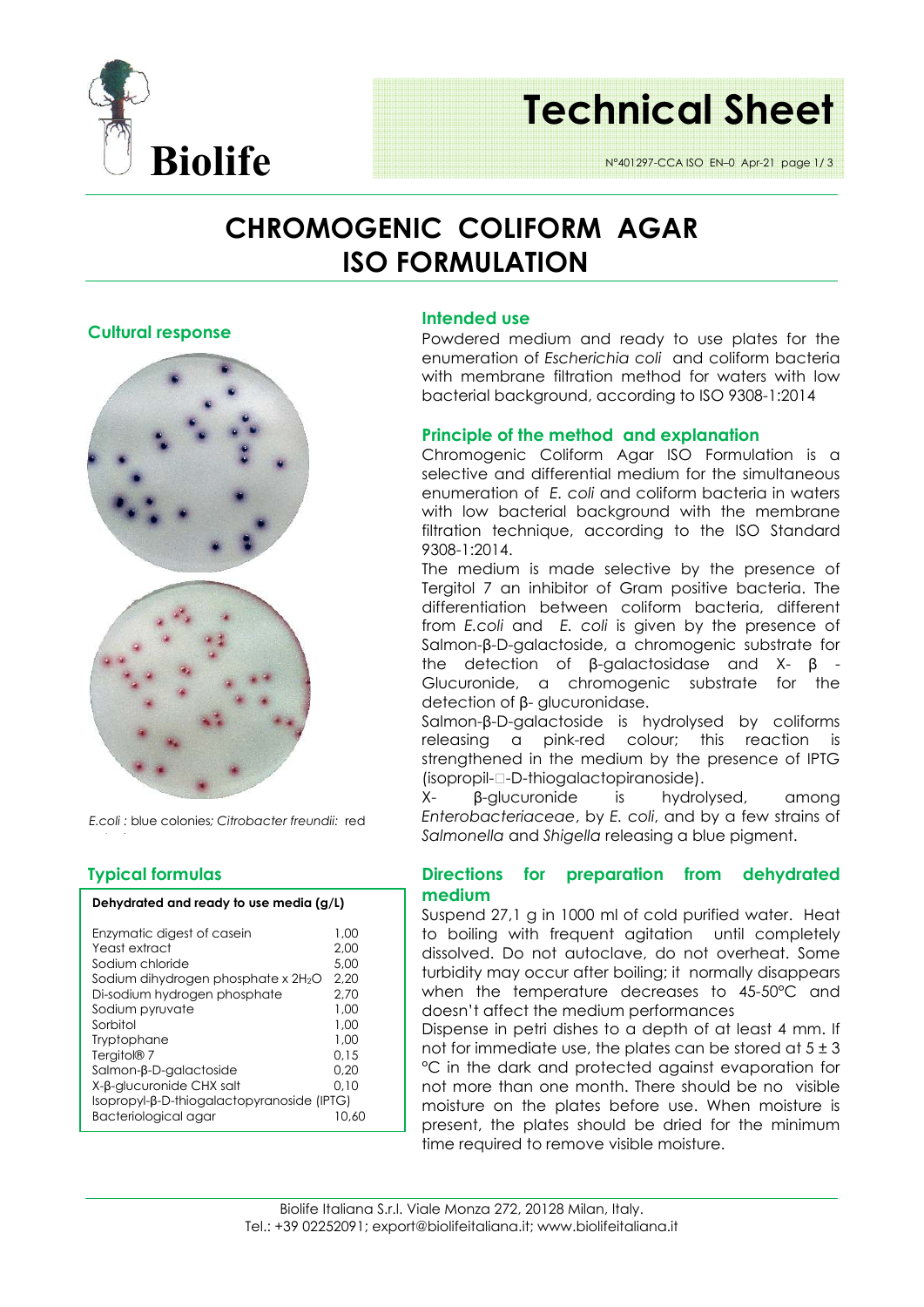

### **Technical Sheet**

#### **Technique**

Filter 100 ml (or other volumes, e.g. 250 ml for bottled water) of the sample using a membrane filter usually about 47 mm or 50 mm in diameter, with filtration characteristics equivalent to a rated nominal pore diameter of 0,45 µm and, preferentially, with grid lines. The minimum volume for filtration is 10 ml of sample or dilutions thereof to ensure even distribution of the bacteria on the membrane filter.

After filtration place the membrane filter on the Chromogenic Coliform Agar ISO Form., ensuring that no air is trapped underneath, invert petri dish, and incubate at  $36 \pm 2$  °C for 18-24 h.

Examine the membrane filters and count:

- All pink to red colonies (positive for β-D-galactosidase reaction) as presumptive coliform bacteria that are not *E. coli*.
- All dark-blue to violet colonies (positive for β-D-galactosidase and β-D-glucuronidase reactions) as *E. coli*.

To avoid false-positive results, caused by oxidase positive bacteria, for example, *Aeromonas* spp, the presumptive colonies shall be confirmed by a negative oxidase reaction (Oxidase test Strips, cat. N° 191040ST)

Perform the oxidase test preferentially on all, or at least 10 selected pink to red colonies (coliform bacteria, different from *E.coli*), the test should be negative.

The count of total coliform bacteria is the sum of all oxidase negative pink to red colonies plus all dark-blue to violet colonies.

#### **Limitations**

Some strains of E. coli which are β -D-glucuronidase negative, such as *Escherichia coli* O157, will not be detected as *E. coli.* As they are β -D-galactosidase positive, they will appear as coliform bacteria on this chromogenic agar.

#### **Quality control: microbiological characteristics**

| <b>CONTROL STRAINS</b> |             |       |    | <b>INOCULATION</b><br><b>INOCUBATION</b> | <b>SPECIFICATIONS</b>           |                |
|------------------------|-------------|-------|----|------------------------------------------|---------------------------------|----------------|
| E. coli                | <b>ATCC</b> | 25922 | O  |                                          | 37°C /24H / A BLUE COLONIES     | A/C $\geq$ 0.7 |
| E. coli                | <b>ATCC</b> | 8739  | O  |                                          | 37°C /24H / A BLUE COLONIES     | A/C $\geq$ 0.7 |
| E.aerogenes            | ATCC        | 13048 | O  |                                          | 37°C /24H / A PINK COLONIES     | A/C $\geq$ 0.7 |
| C.freundii             | ATCC        | 43864 | O  |                                          | 37°C /24H / A RED COLONIES      | A/C $\geq$ 0.7 |
| P.aeruginosa           | <b>ATCC</b> | 10145 | Е  | 37°C /24H / A                            | GOOD GROWTH COLOURLESS COLONIES |                |
| E. faecalis            | ATCC        | 19433 | ΜМ |                                          | 37°C /24H / A GROWTH INHIBITED  |                |

A: AEROBIC INCUBATION

A/C (Productivity Ratio): CFU OBTAINED ON TEST BATCH / CFU OBTAINED ON TRYPTIC SOY AGAR

Q: QUANTITATIVE MF (MEMBRANE FILTRATION) METHOD / E: ECOMETRY / MM: MODIFIED MILES MISRA

#### **Storage**

Dehydrated medium REF 4012972: keep tightly closed, away from bright light, at +2°C to +8 °C User prepared plates : up to 1 month  $at +2^{\circ}C$  to  $+8$  °C, in the dark, protected against evaporation.

Ready to use plates (REF 491297) and flasks (5112972): keep at +2ºC to +8 ºC

#### **Precautions**

The products described are for Laboratory use only.

#### **References**

ISO 9308-1:2014 Water quality - Enumeration of *Escherichia coli* and coliform bacteria - Part 1: Membrane filtration method for waters with low bacterial background flora.